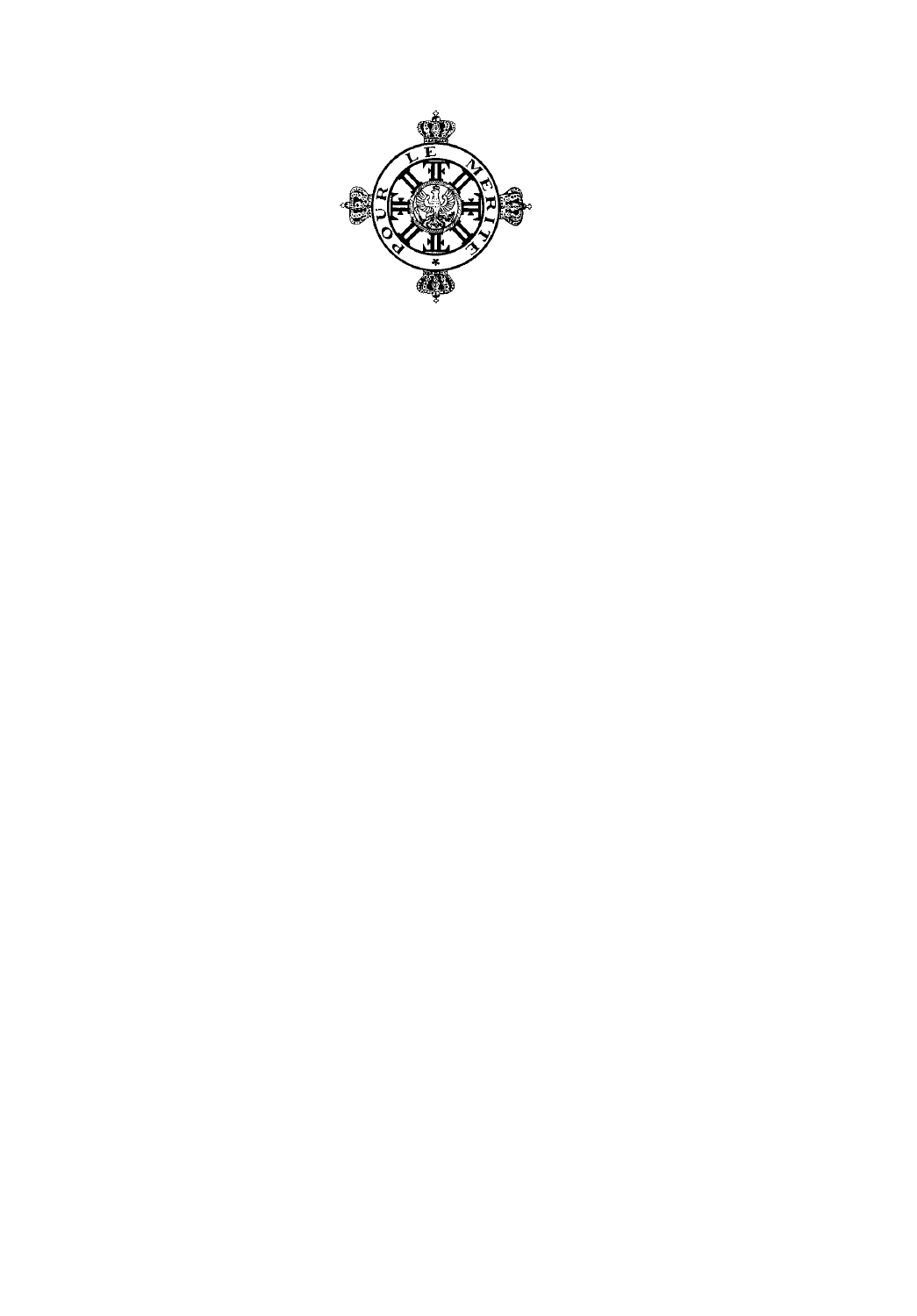## ERIC WIESCHAUS

## THEODOR BOVERI AND THE CHROMOSOMAL THEORY OF DEVELOPMENT

From the middle to the end of the nineteenth century, the German university system underwent a period of significant growth and was admired across Europe. New buildings and institutes were established, particularly in the biological sciences where the discovery of biologically useful dyes and the development of high-resolution optical microscopes by Ernst Abbe at Zeiss-Jena allowed visualizing cellular components in unprecedented detail. In the period between 1880 and 1900, the structure of the cell and the features of cellular organelles like mitochondria and centrosomes were described, as was the existence of the nucleus, the fact that it contains DNA, the behavior of chromosomes during cell division, the process of fertilization and the development of the embryo. In the history of science, the productivity between 1880 and 1900 can only be compared with the Watson-Crick period of the 1950s where the molecular genetic code was elucidated, and the 1990s when the use of recombinant DNA allowed genes and proteins to be understood molecularly. What is special about the period between 1880 and 1900 is that, with very rare exceptions, almost all this work was done at German universities by German scientists.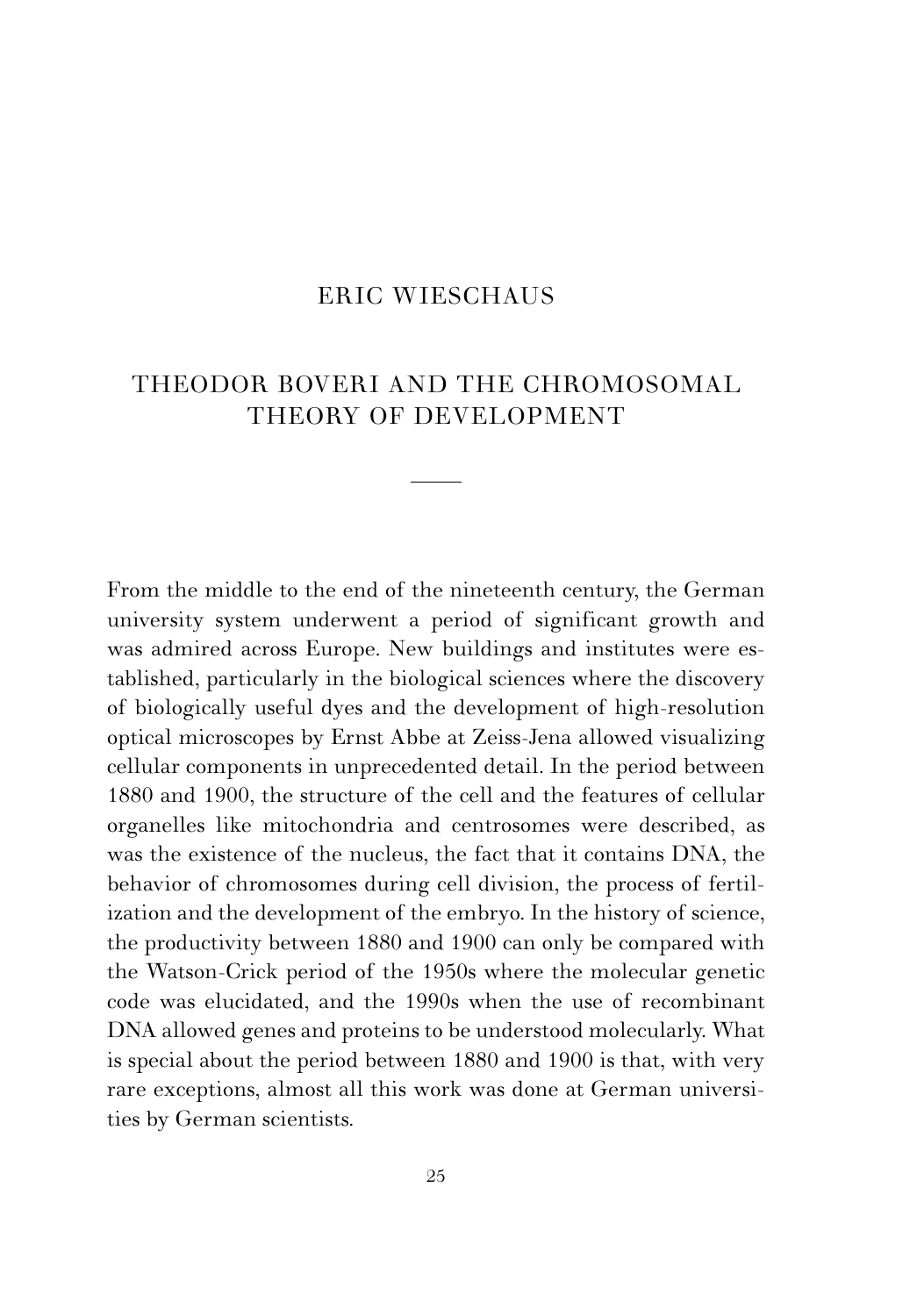Today I am going to talk about the work of Theodor Boveri, who during this period established the connection between genetics and cell biology. His work was transformative and has affected science in ways that can still be felt today. I believe he can be regarded as the single most important figure in German experimental biology at the beginning of the 20th century. Boveri died at the age of 53, on October 12, 1915, almost exactly one hundred years from today and so it makes sense that we should discuss his work at a meeting of the Orden this year.

Boveri was born in Bamberg on Oct 15, 1862, one of three sons in an upper middle class family. His younger brother Walther immigrated to Switzerland where he and Charles Brown established the Brown Boveri manufacturing company. Boveri himself entered the university of Munich with the intention of studying philosophy, but within a year, apparently enamored by the new emerging science of biology, had switched to the study of cell structure and function. (Figure 1) He finished his dissertation in 1885 and remained in Munich as a Lamont Stipend until assuming an ordinarius professorship the University of Würzburg at the age of 31. He became director of the Zoologische Institut in the same year and he remained in Würzburg until his death. In 1913, he was recruited to head the new Kaiser Wilhelm Institute für Biologie in Berlin Dahlem. Although he played a central role in planning the Institute, he ultimately had to decline the nomination to head the institution because of health reasons.

During today's lecture, I will present Boveri's most important experiments linking chromosomal activity and early embryonic development. But before going into those experiments, it is useful to discuss two personal features of his life that put his scientific productivity into perspective, as well as providing insight into how science was done at the time. The first is Boveri's constant battle with illness. His first major episode began as influenza during his first period of peak productivity in 1889, but spiraled into a year and a half of depression. His letters to his brother and sister-in-law in Switzerland indicate how debilitating his condition was. »… Ich kann mich noch immer nicht erholen, besonders das Gehirn ist wie eingefroren«. »Das Ge-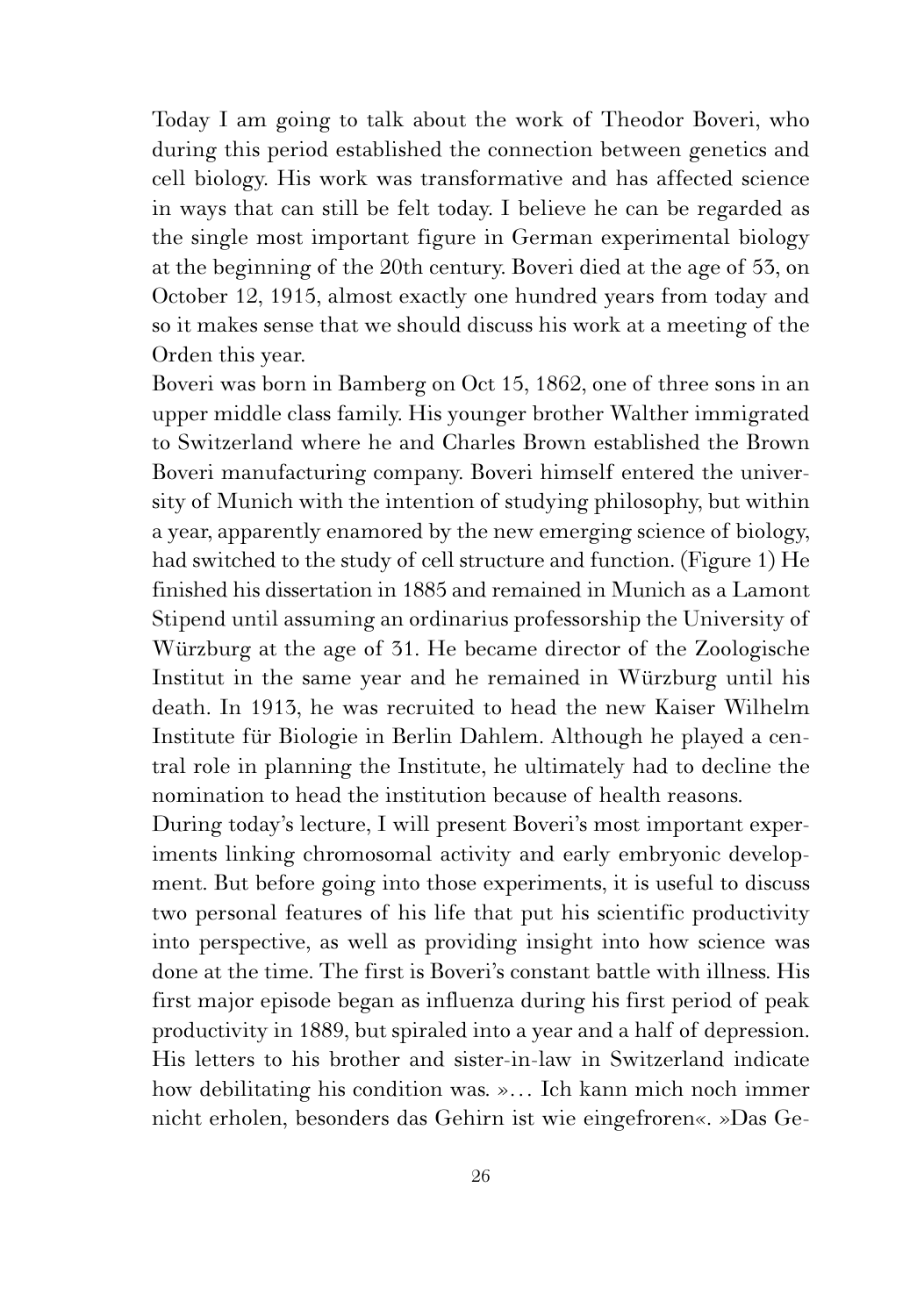

Figure 1: Theodor Boveri 1889 Munich

hen strengt mir die Beine an, das Lesen die Augen, das Schreiben das Gehirn, kurz, jede Tätigkeit strengt mich an, und so sitze oder liege ich irgendwo, suche mir in Gedanken möglichst alle unangenehmen Dingen hervor und male dieselben recht schön schwarz aus«. Eventually, his depression required admission into a sanatorium in Konstanz. It is sign of the strength of his scientific reputation and the extraordinary impact of his experiments that a year after his recovery, he was offered the professorship and directorship at Würzburg. Boveri continued to struggle with health issues throughout his career. These are variously described as influenza, depression, neurasthenie, rheumatism and infections by the nematode worms he worked with. Throughout his research career, repetition of crucial experiments had to be postponed and some of the associated scientific disputes effectively lasted for 15 years because of those health interruptions.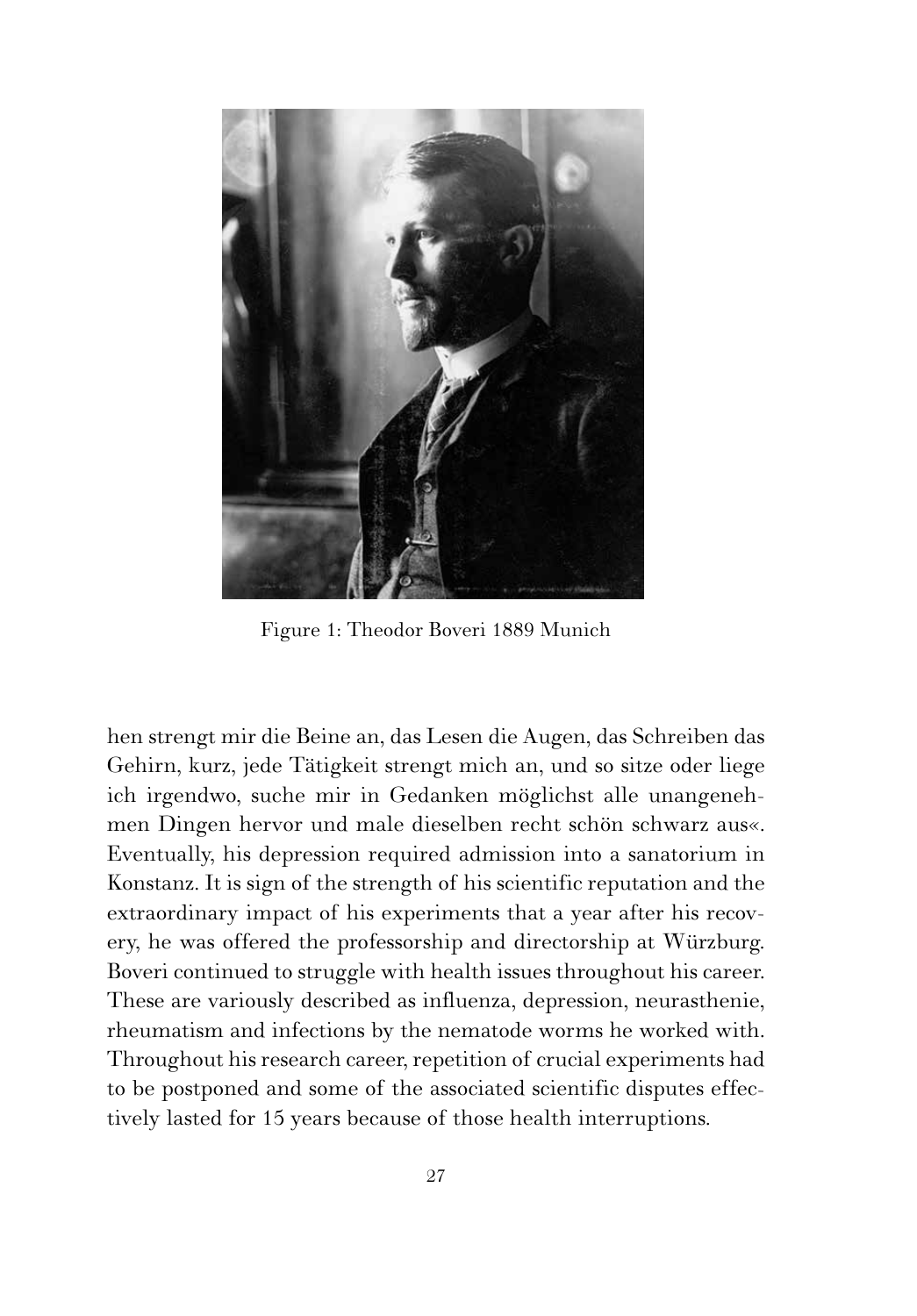

Figure 2: Marcella O'Grady Boveri

The second personal feature is his marriage in 1897 to an American scientist, Marcella O'Grady (Figure 2). O'Grady was herself a remarkable woman. In 1888, she was the first female to graduate in biology at MIT, and was a founding member and professor of biology at Vassar College where she taught from 1891 to 1896. In 1896, she took a year paid sabbatical leave to do research in cell biology in Boveri's Institute at Würzburg. They were married a year later in 1897. Although she published her thesis work in1903, she never published another paper, choosing instead to work closely with her husband on his own research program. Over the past fifteen years, as the original note books and slides from Würzburg have been recovered and examined, it has become increasingly evident how active her participation was in all the experiments carried out between 1897 and Boveri's death in 1915. She traveled with him to the Naples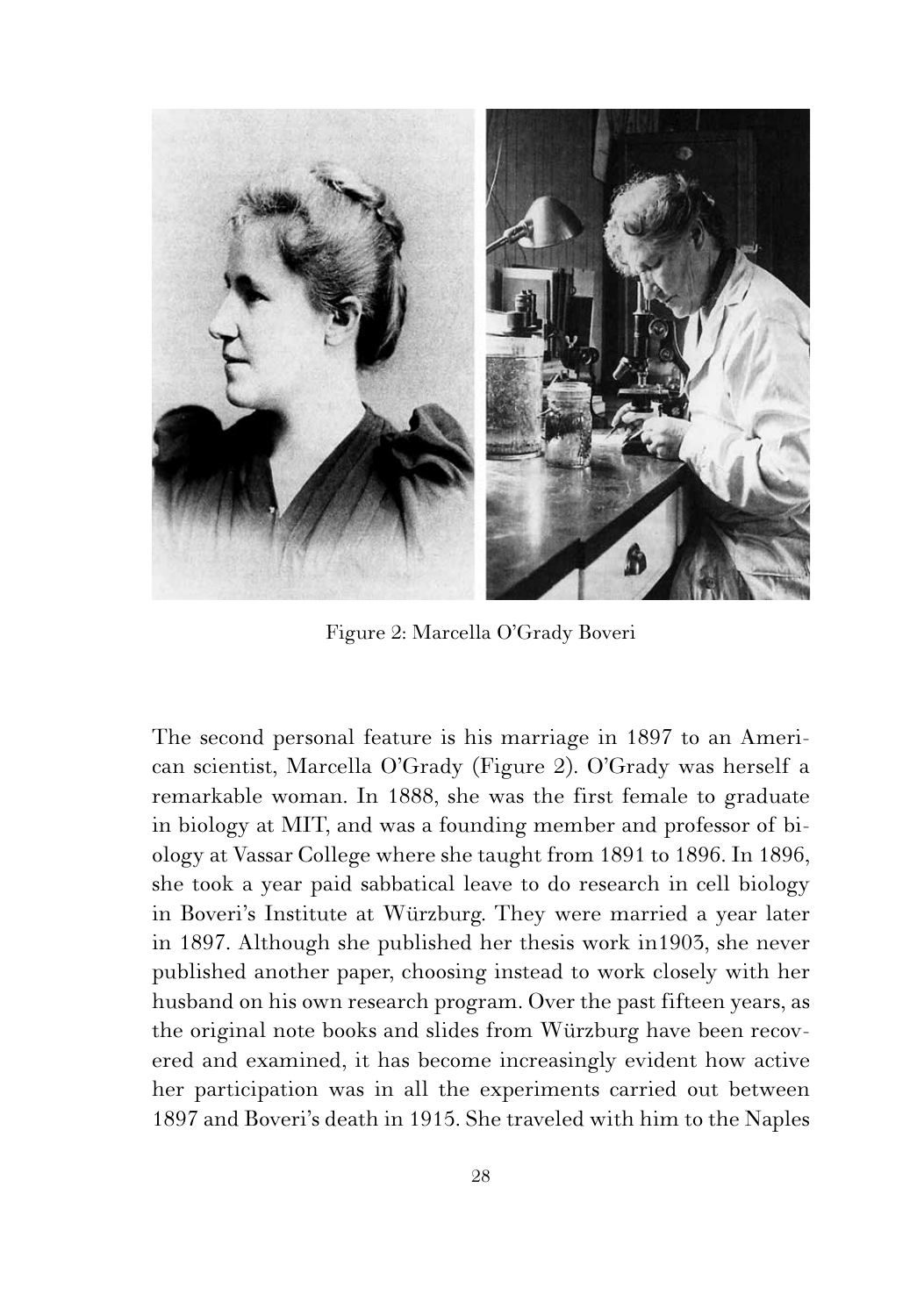biological station every year and even after his death continued to prepare his manuscripts for publication. Nowadays it is not uncommon to regard the final set of Boveri's experiments as joint products by Theodor and Marcella Boveri. The couple had one child, Margret Boveri, born in 1900. After Boveri's death and when her daughter had completed her education and begun her career as a journalist, Marcella O'Grady, then 64 years old, returned to the United States. She then took a position as head of the biology department at Albertus Magnus College in New Haven, Connecticut. She held that position until she was 79. She died in 1950 at the age of 87.

Boveri's main contribution was to move biology from the powerful descriptive technologies that had just become available when he was a student at the University of Munich to a more mechanistic understanding based on experimental manipulation. To give a flavor of Boveri's science I have selected two of his most important experiments to present for you today. As a practicing scientist in the 21<sup>st</sup> century, it is impossible not to be impressed by the logical brilliance with which Boveri distilled complicated biological questions, and simultaneously by the incredible crudeness of the actual experimental approaches he was forced to use. It is this dialectic between logical cleanness and messy experiments that make Boveri's work so interesting.

Although Boveri worked on a variety of organisms during his career, the two experiments I would like to talk about were done on embryos from sea urchins and were carried out at the Naples Marine Station founded by Anton Dohrn. Marine organisms like sea urchins are advantageous objects for research because they are transparent and easy to obtain. The fundamental question that Boveri chose to address was the role of genes and genetic information in controlling the pattern of differentiation of the embryo.

By the time Boveri did his experiment the basic features of fertilization were known; that the egg and sperm both contain nuclei that after fertilization fuse to form the nucleus of the embryo, and that the cytoplasm of the embryo is derived from the maternal cytoplasm of the egg. Boveri observed that even before any development in the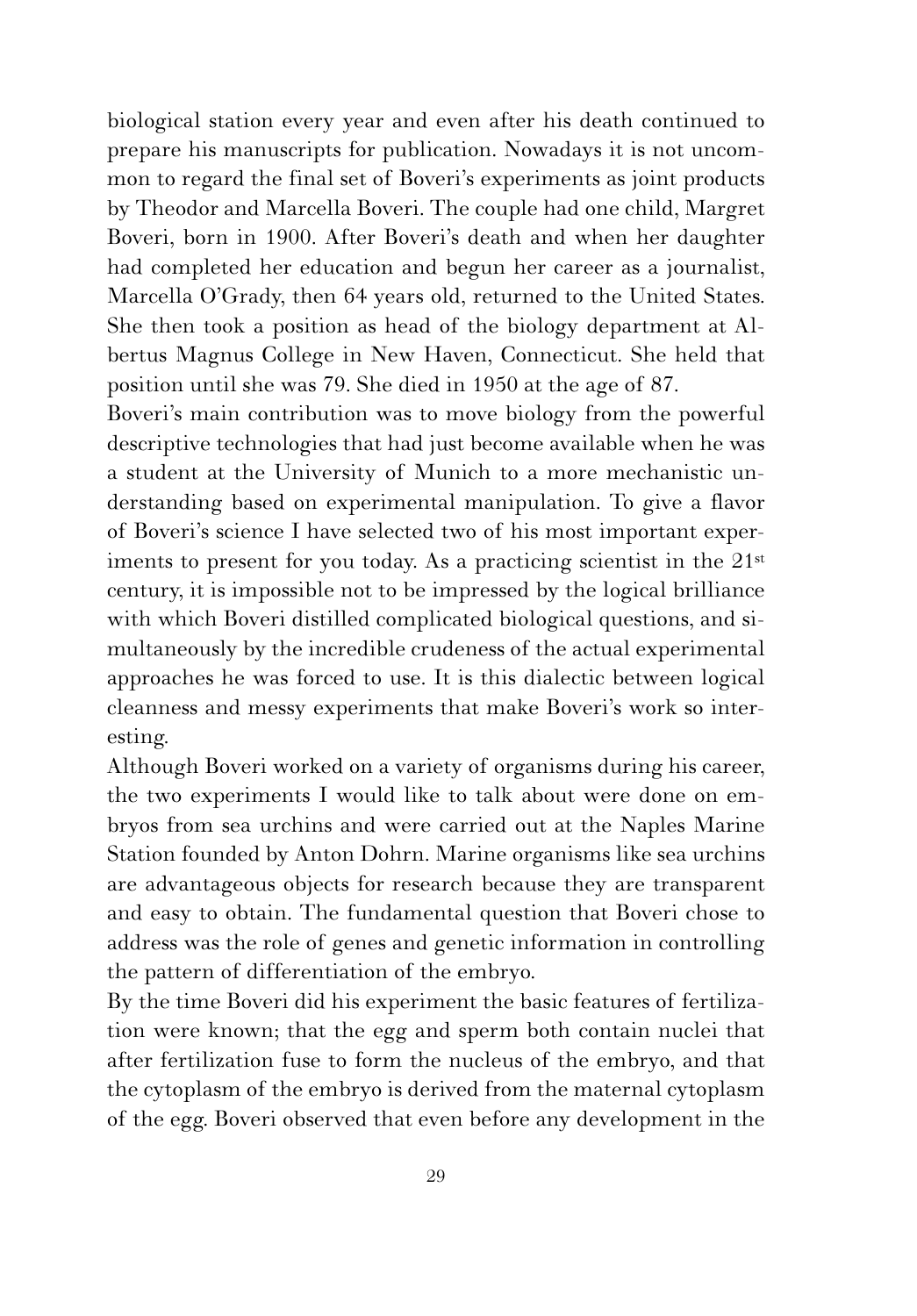

Figure 3: Cytoplasmic Localization before Fertilization Predicts the Fate of Cells formed in that region. The existence of a band of red cytoplasm in the sea urchin egg allowed Boveri to trace the development of cells derived from certain regions of the egg cytoplasm, and to relate those cell fates to the organization of the egg cell in the ovary of the female sea urchin that produced that egg. Figures modified from Boveri's original manuscripts (Boveri, T. [1901]. Die Polarität von Oocyte, Ei und Larve des Strongylocentrotus lividus. Zool. Jb. Anat. Ontog. 1: p. 630-653)

embryo had occurred, pattern could be observed in the egg  $-$  a band of orange-pigmented cytoplasm extending around the lower half of the egg (Figure 3). By following further development, as the embryo divides into two cells and then four, Boveri showed that only certain cells incorporated this pigmented cytoplasm, and that ultimately those cells gave rise to the intestine and other internal organs. It was also possible for Boveri to trace back that cytoplasmic organization (or »polarity«) through earlier stages, back to the arrangement of cells in the ovary of the female that gave rise to that egg. The possibility that one could trace the pattern at any stage forward and backwards argued that the pattern in the embryo could be explained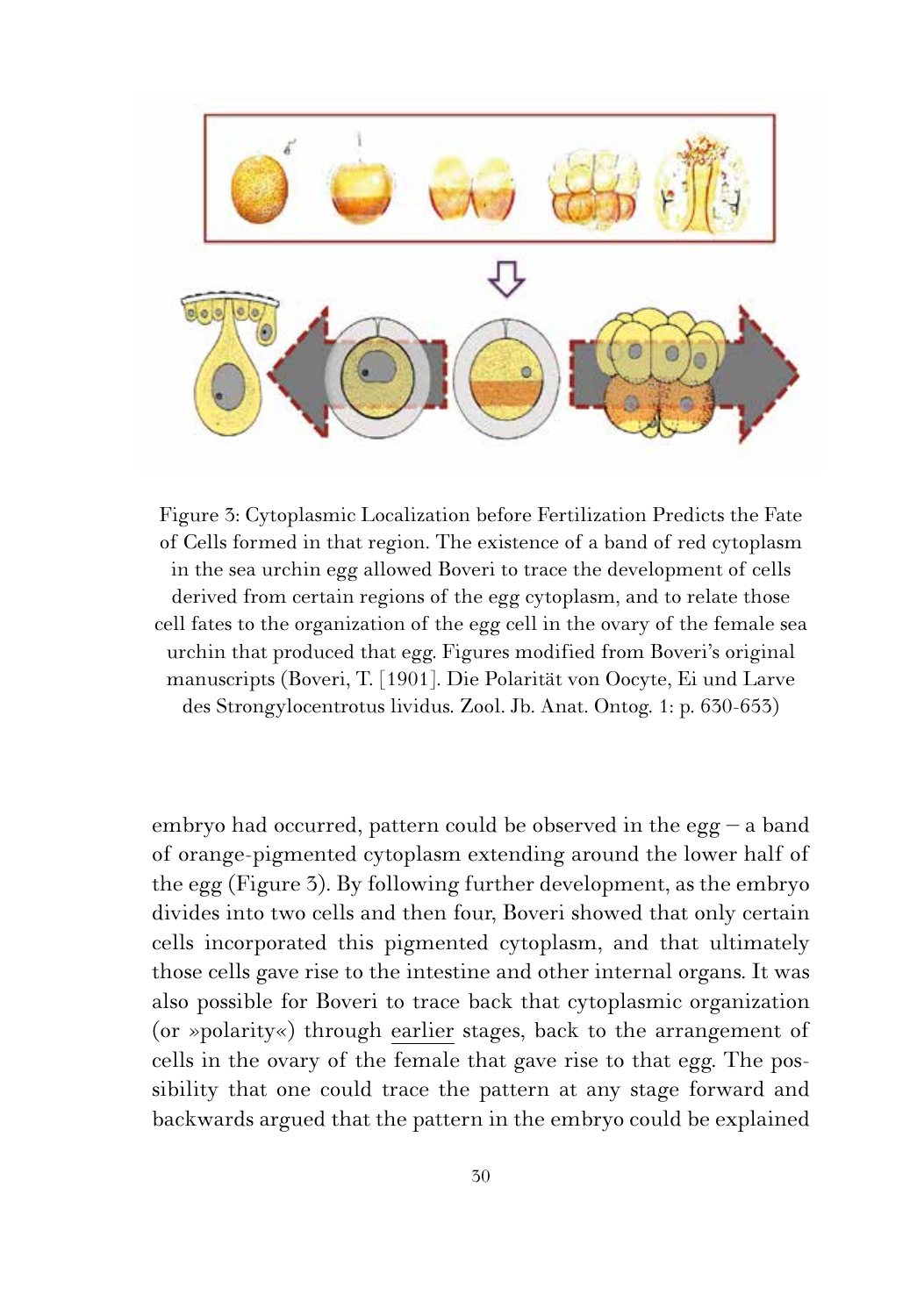by a previously existing pattern in the egg, driving home the idea that in biology, spatial patterns build on previously existing patterns. But how much of the final complicated pattern of an organism was already prefigured in the egg? It was only possible to see a single graded red pigment band, but was there more information, more molecules? The first of the famous Boveri experiments addresses this question. What Boveri did was identify two different species of sea urchin in the Bay of Naples (*Sphaerechinus* and *Echinus*) that were distant enough that the embryos developed distinct morphologies, but close enough that sperm from one species could be used to fertilize the eggs from the other species.

When two species were crossed, any morphological features that depended on the pattern of the egg cytoplasm should assume the species-specific character of the mother. If, instead, the feature depended on information from the nucleus, the hybrid might show either the character of the father or the mother, or a mixture of both. It was this latter result Boveri saw when *Sphaerechinus* females were crossed with Echinus males. The embryos showed an intermediate morphology, with the skeletal spicules show the thickness of one species, but the branching pattern of the other. This argued that nuclear information from the father of the different species contributed to the final pattern, but did not say how much it contributed. The ideal experiment would be to engineer a situation where the egg cytoplasm was from one species and the nucleus only from the other.

Boveri's next step is an example of his originality, and also of the primitive experimental procedures possible at the time. If you violently shake a collection of eggs before they are fertilized, some of the eggs are fragmented such that they would lose their own nuclei. When these eggs were fertilized by sperm from the same species, they developed into embryos that were characteristic of the species, but were smaller and had smaller nuclei that were derived only from the sperm. The interesting variant of this experiment was to generate enucleate fragments from one species and fertilize them with sperm of the other. In this way Boveri could make embryos that had egg cytoplasm exclusively from one species but nuclear material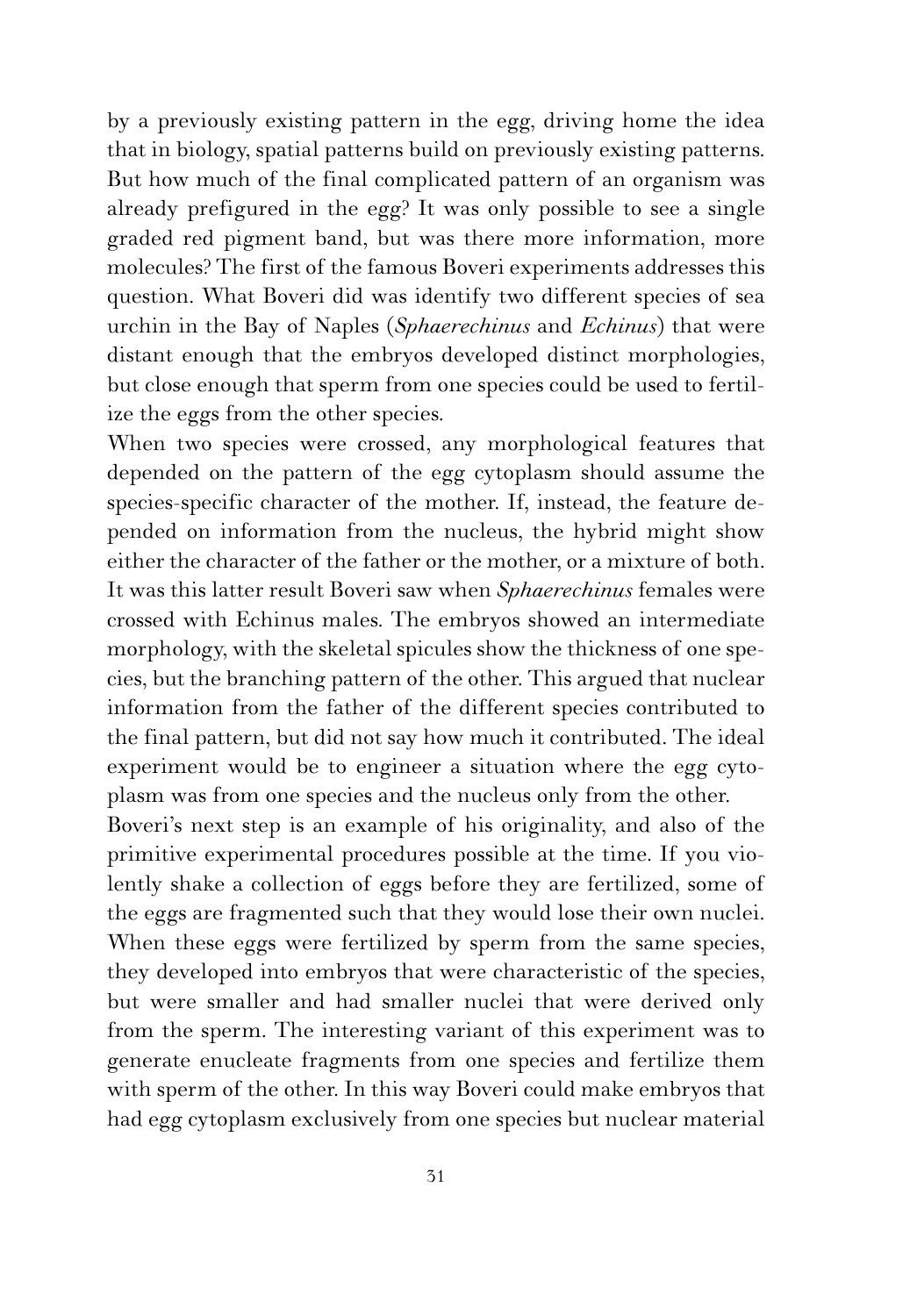

Figure 4 : Boveri's 1889 experiment demonstrating the role of the nucleus in determining embryonic morphology. Embryos formed by crossing sea urchins of two different species show morphological features intermediate between the two species, even though the egg cytoplasm is derived entirely from the maternal species. When the female pronucleus is removed before fertilization, the resulting embryo is still derived entirely from maternal cytoplasm but shows a completely paternal morphology, indicating that the nucleus rather than the cytoplasm controls the final form of the embryo. Images modified from Boveri 1889 and

from the translation by Thomas Hunt Morgan published in 1893.

exclusively from the other. In Boveri's hands the results were very clear. The resultant embryos looked exactly like the species from which the sperm had been derived and argued that the character of the embryo depended primarily on information in the nucleus. It is useful to compare Boveri's experiments with those of Gregor Mendel, whose famous hybridization experiments using pea plants established the basic outlines of heritability. Both Boveri's and Mendel's experiments were essentially genetic approaches, analysis of hybrids. Using data from his crosses, Mendel developed a conceptual framework for genetics. He defined rules for the behavior of genetic factors that allows predicting the outcomes of crossing experiments,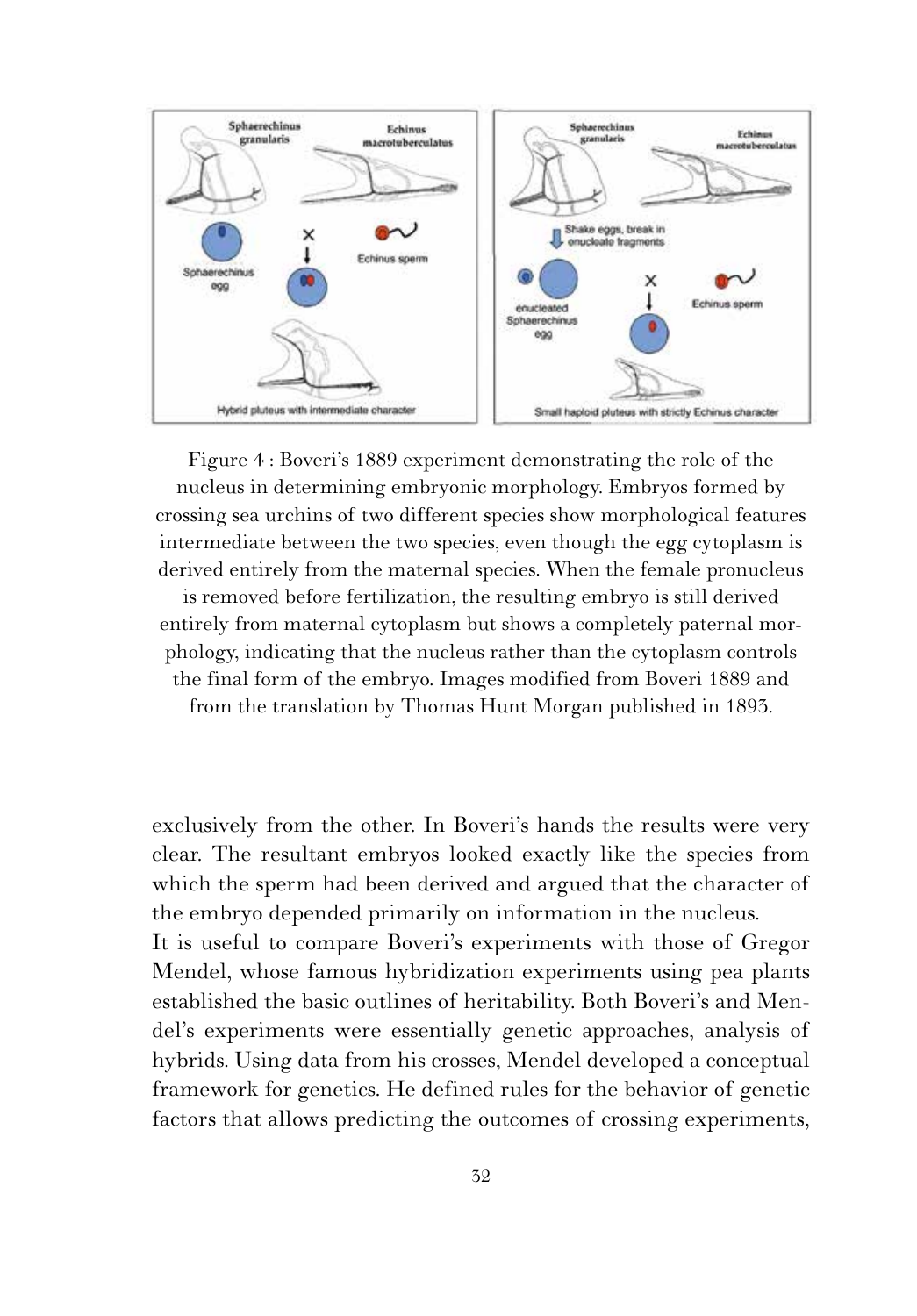but his conclusions were abstract and did not have a mechanistic biological basis. Mendel's experiments were published in 1866 and were totally forgotten. In the twenty years between Mendel and when Boveri did his experiment in 1889, microscopes had been invented, dyes were discovered and the structure and behavior of the nucleus described. Boveri therefore conceptualized the problem of heredity in terms of the cellular structures and organelles that had just been visualized during the period when he was studying at the University of Munich. He thought of the problem in terms of nuclei and cytoplasm – the driving goal of most of his experiments was to distinguish the various roles of those structures.

The sea urchin hybridization experiment argued that the nucleus conveyed most of the information that specified the final form of the embryo, but it did not define where that information was, or exactly how future morphology could be encoded in the structure. At the time, the most intriguing thing that was known about the nucleus was its behavior during cell division. Before the cell itself divided, the nucleus was observed to condense and to partition into dark staining bodies called chromosomes. From Walter Flemming's work and others in the 1880s, it was known that in a given species the number of chromosomes was constant, and that the small nuclei of eggs and sperm had half the number of chromosomes present in other cells on the body. What was not known was whether chromosomes were different from each other and whether the entire information content of the nucleus was present in each chromosome, or whether individual chromosomes contained distinct parts of that information. To address this question, one would like to remove a single chromosome and determine the consequences on development.

It was that question that is addressed in the final set of Boveri experiments I would like to present today. This experiment was based on a peculiar and unpromising initial observation in 1889, namely that eggs fertilized by more than one sperm invariably developed abnormally. By following the development of such embryos. Boveri realized that the defects could be traced back to the earliest stages and was related to an abnormal behavior of chromosomes. In contrast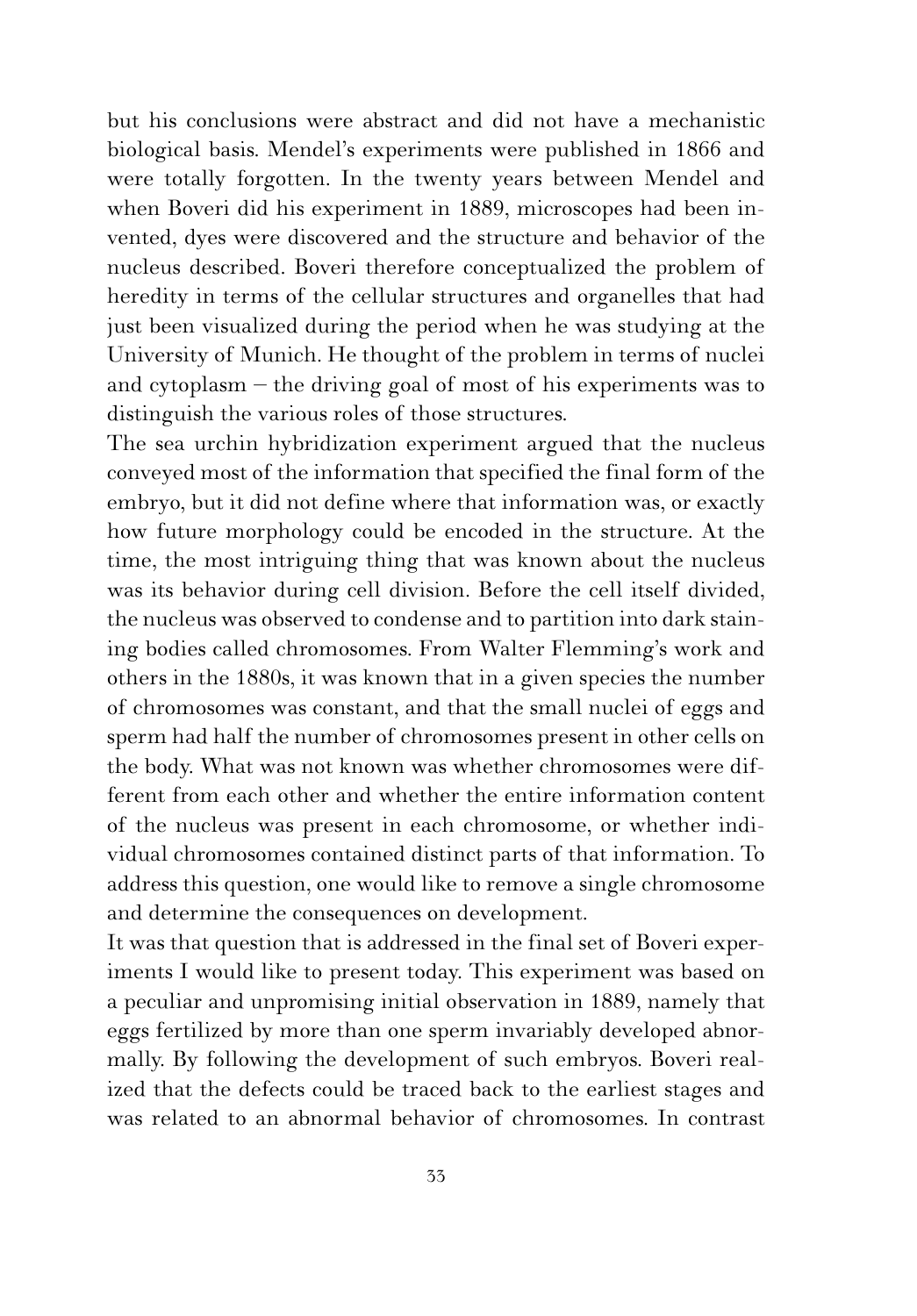to the orderly division of the embryo into two cells and then four cells, with a correspondingly orderly replication of chromosomes and their equal distribution to two daughters, Boveri saw that when an egg had been fertilized by more than one sperm (Figure 5a), the resultant embryo divided immediately into four cells and that the chromosomes were distributed randomly between the four daughter cells.

This random distribution means that although the average amount of chromosomal material in each cell was high enough to support normal development, many of the cells would lack specific chromosomes (Figure 5b). This would be a random event but would occur with a predictable frequency. If the missing chromosome contained necessary information that could not be supplied by other chromosomes, then the cell and its progeny would develop abnormally. Other cells that were missing other chromosomes would give rise to regions of the embryo that also showed defects, but the defects would differ depending on the specific role of that chromosome in development.

To test this idea, Boveri followed the development of more than 1500 embryos formed by multiple fertilizations. All of the embryos initially developed normally, but at a precise time in development they became abnormal. The abnormalities were sectored in a manner that suggested that the abnormal cells were derived from one of the original four cells. In embryo XV in the right panel of Figure 5c, for example, a sector of cells has lost the ability to adhere. Boveri concluded that chromosomes were distinct and that each chromosome provided its own unique input into development. He also concluded that the information in chromosomes was first utilized after the initial cell divisions had been completed and the embryo had assumed a ball-like blastula shape. Prior to that stage, chromosomal content was irrelevant – suggesting that up to that point, development relied on information in the egg cytoplasm provided by the mother.

Although the ideas can be traced back to 1889, the first complete description of these experiments was published in 1902. By the time they were published they had assumed a special significance because of unexpected developments. On April 22, 1900 Carl Correns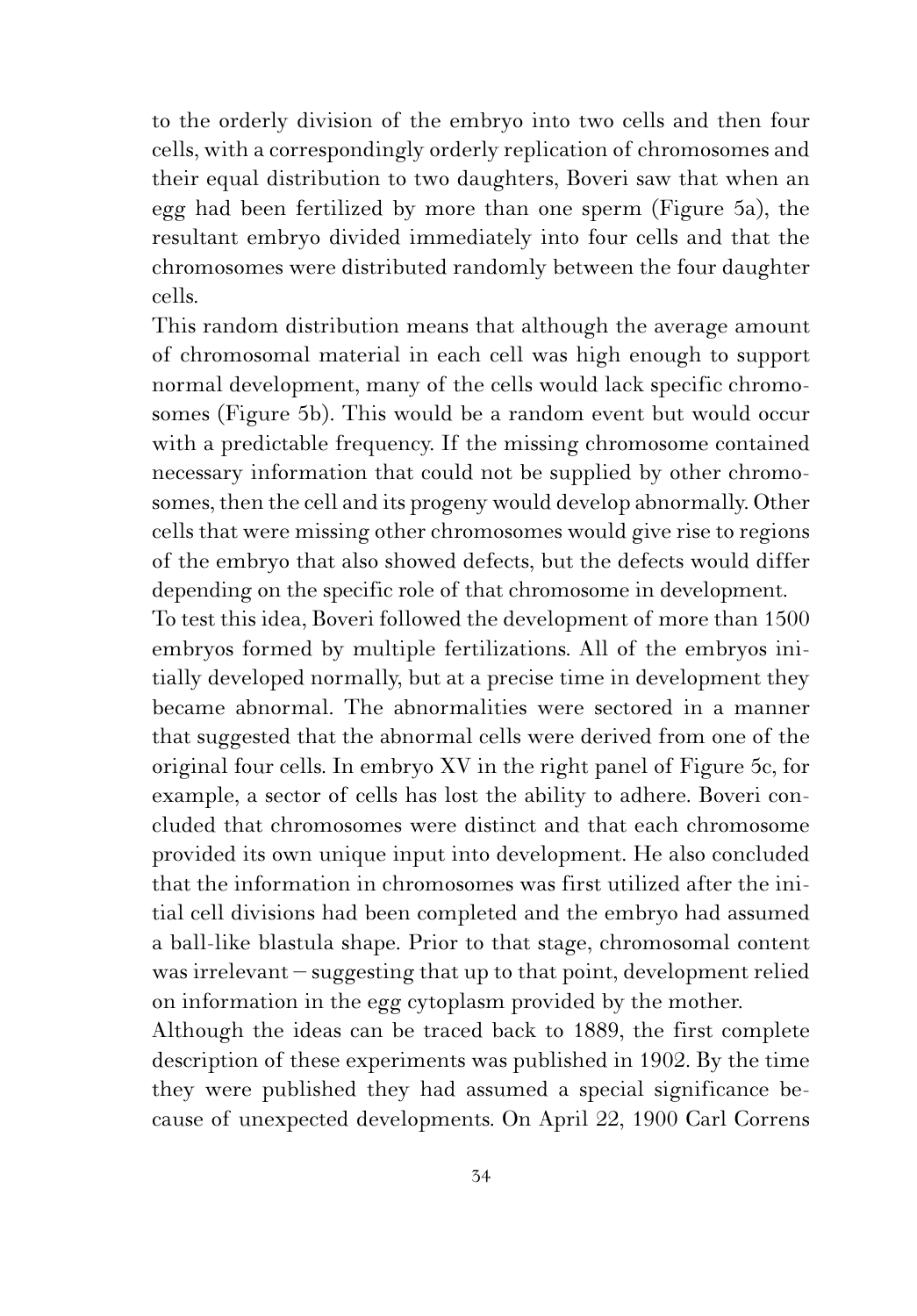stantially neglected since their publication in 1866. Correns re-discovery of Mendel, coupled with similar citations by De Vries and Tschermak, opened the scientific community to the simplicity of the Mendelian formulation, and the ideas rapidly took hold of the scientific community. The abstract descriptive nature of the Mendelian laws was puzzling and, even among Mendelian advocates, needed a mechanistic physical explanation. In his 1902 paper, Boveri suggests the possibility chromosomes might contain the hereditary factors proposed by Mendel, an idea he developed further in 1904. That genes were on chromosomes came to be known as the Sutton-Boveri hypothesis, and continued to be referred as such until the 1930s.

The central idea that emerges from Boveri's view of development is that spatial patterns are present in the maternal cytoplasm as molecular distributions from the earliest stages, but that these patterns are simple. It is the subsequent activity of genes and chromosomes that actually build the ultimate functional patterns in the final organism.

His experiments were done at the beginning period of experimental biology, at stage when descriptive technologies had reached a new powerful level but the ability to manipulate biological material was extremely primitive. One hundred years later, we can ask how well his overall viewpoint has been verified with time. In the eighty years that followed his experiments, it was not possible to identify the genes and molecules that controlled development but this became possible in the 1980s with the combination of genetics and molecular biology.

Work on Drosophila has provided the best example where Boveri's views have proven themselves to be applicable. The first and best-characterized maternal cytoplasmic determinant was the Bicoid protein characterized by the laboratory of Ordenskanzlerin Christiane Nüsslein-Volhard (Driever and Nüsslein-Volhard,1988). Even before fertilization, the Bicoid RNA is localized in the anterior end of the egg, in the region that will give rise to the head of the embryo. When the egg is fertilized, the RNA is translated into a protein that diffuses from the source and sets up a gradient along the length of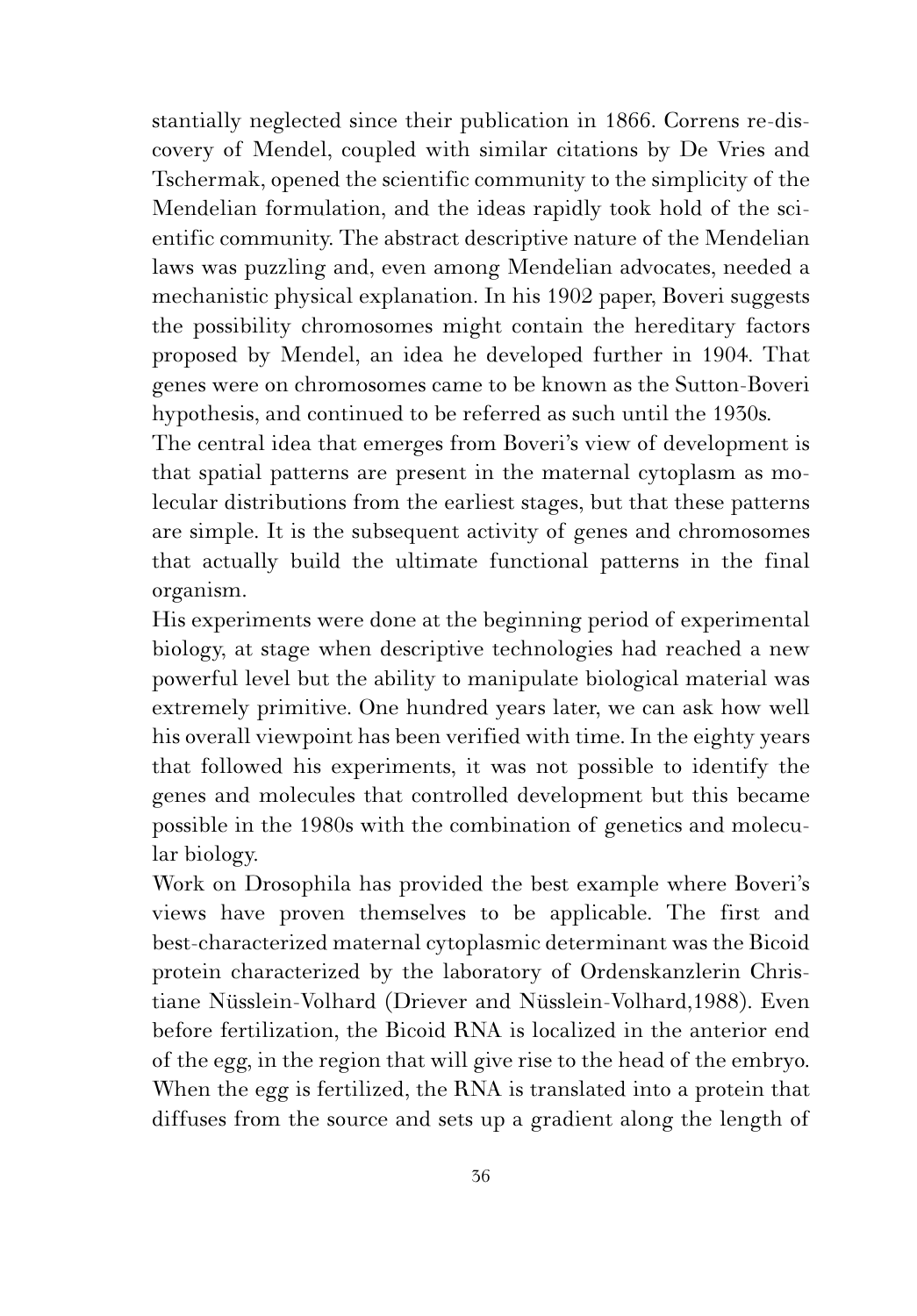the egg. This maternal concentration gradient is analogous to the maternal polarity Boveri described in sea urchins eggs.

The Bicoid protein is a transcription factor that binds to specific regions of chromosomes and activates at specific concentrations the expression of distinct genes. The chromosomal genes are analogous to the chromosomal factors Boveri postulated to control embryonic pattern. In my own lab, over the past ten years we have initiated a more quantitative biophysical analysis of these genes. By our counts, there may be 1000 genes controlled by Bcd binding, and they can be grouped with respect to their sensitivity to Bicoid concentration. Much of our current work has been to establish conditions in which we can observe Bicoid's activity in single living embryos, to count the number of molecules, measure their movement and use the system to understand the general principles of DNA binding and gene activation.

One consequence of the early action in Boveri's model is that cells in the embryo are programmed from the earliest stages to the particular types of structures they will eventually form. That this is the case for Drosophila was actually demonstrated by Walter Gehring in one of his early experiments at the time when I first met him at Yale. Gehring showed that isolated cells from the anterior half of the embryo retained that fate, even when they were isolated from their normal neighbors and cultured for long times. This stability of programming is a hallmark of early determinative event and provides a general test for early maternal determinants.

The findings in Drosophila have been extended to many of the organisms used for research in laboratories around the world. Maternal RNAs deposited in the egg provide cues that activate chromosomal activity in defined regions of many different kinds of embryos. One important exception, however, has emerged. Maternally localized RNAs capable of setting up spatial patterns have not been found in mammalian embryos. This is perhaps not surprising given that most of the cells that are formed in early mammalian embryos are dedicated to forming the placenta and extra-embryonic membranes. In human embryos, for example, the cells that will give rise to the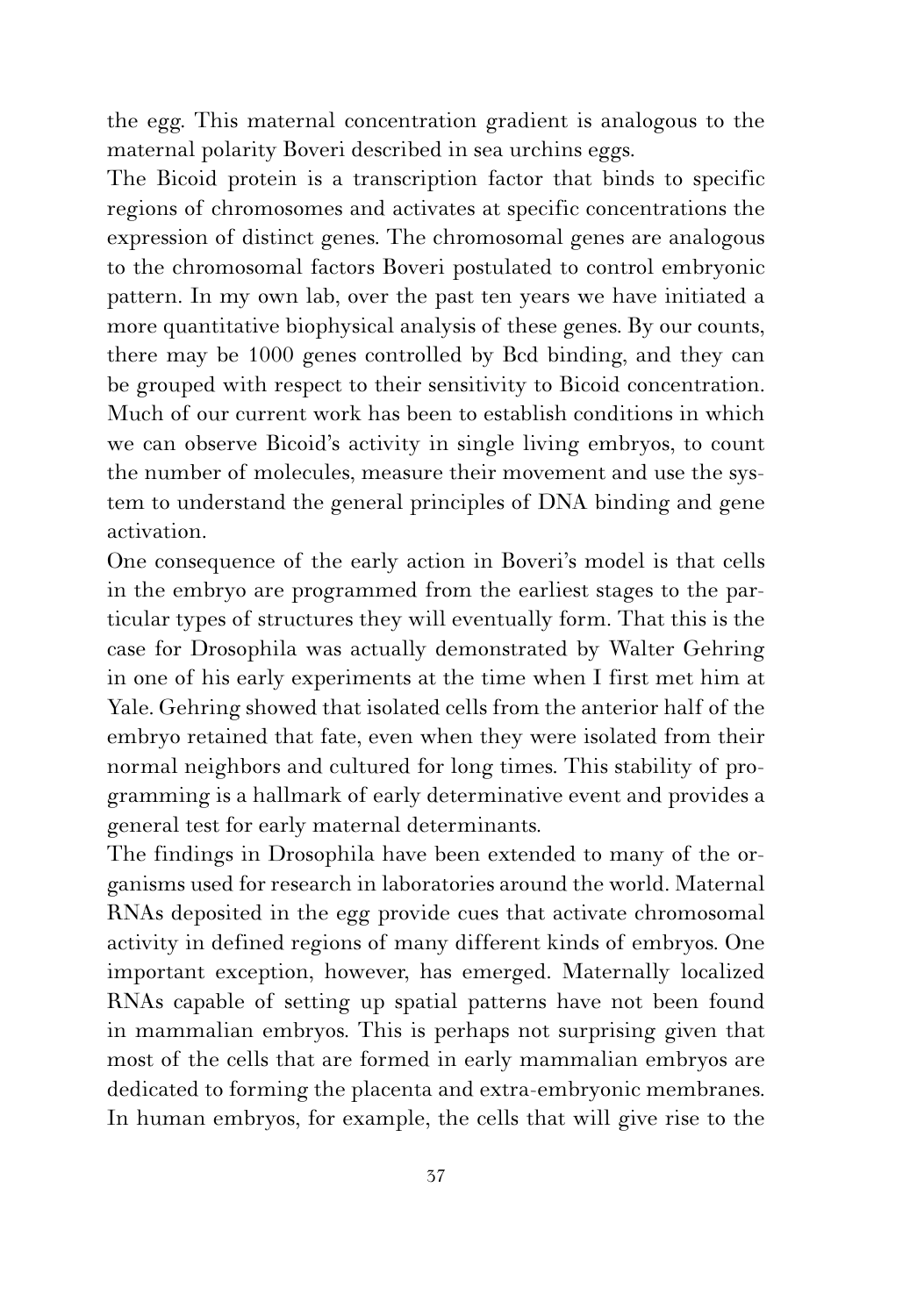embryo are set aside late and only become visibly patterned 14 days after the egg is fertilized. Consistent with that view, the cell behaviors of early mammalian embryos are extremely flexible and unlike the mixing experiment of Walter Gehring on fly embryos, similar mixing experiment with mammalian embryos suggest a total flexibility of the cells with respect to embryonic fate (Tarkovski, 1963). It is the unprogrammed nature of mammalian embryos that allows the derivation of embryonic stem cells from mammals. It has been impossible to establish embryonic stem cells from fly embryos, presumably because the early cytoplasmic differences restrict any individual cell's potential.

These observations suggest that the Boveri formulation may not apply to mammalian embryos, or that the maternal information provided in the egg is of an extremely general or fluid nature. If this is the case, we have to consider the possibility that pattern does not always have to be built on previous patterns, that somehow chromosomal activity in the early mammalian embryo is capable of generating reproducible pattern with no previous input. In a way, this would be an extreme version of Boveri's experiment with hybrid sea urchin embryos, where interactions between genes within the nucleus would not only define the final form but also the underlying spatial pattern. Understanding how this happens represents, I believe, one of the major challenges to be addressed by modern molecular biology.

## *Bibliography*

- Boveri, T., »Die Polaritat von Ovocyte, Ei, und Larvea des Strongylocentrotus lividus«, in: *Zool. Jb. Anat. Ontog. Tiere* 1/1901, p. 630-653.
- Boveri, T., »Ein geschlechtlich erzeugter Organismus ohne mütterliche Eigenschaften«, in: *Sitz. Gesel. Morph. u. Physiol.* München 5/1889, p. 73-83. Trans. by T.H. Morgan, as »An organism produced sexually without characteristics of the mother«, in: *Am. Nat.* 27/1893, p. 222-232.
- Boveri, T., »Über mehrpolige Mitosen als Mittel zur Analyse des Zellkerns«, in: *Verhandlungen der physikalisch-medicinischen Gesellschaft zu Würzburg*, 35/1902, p. 67-90.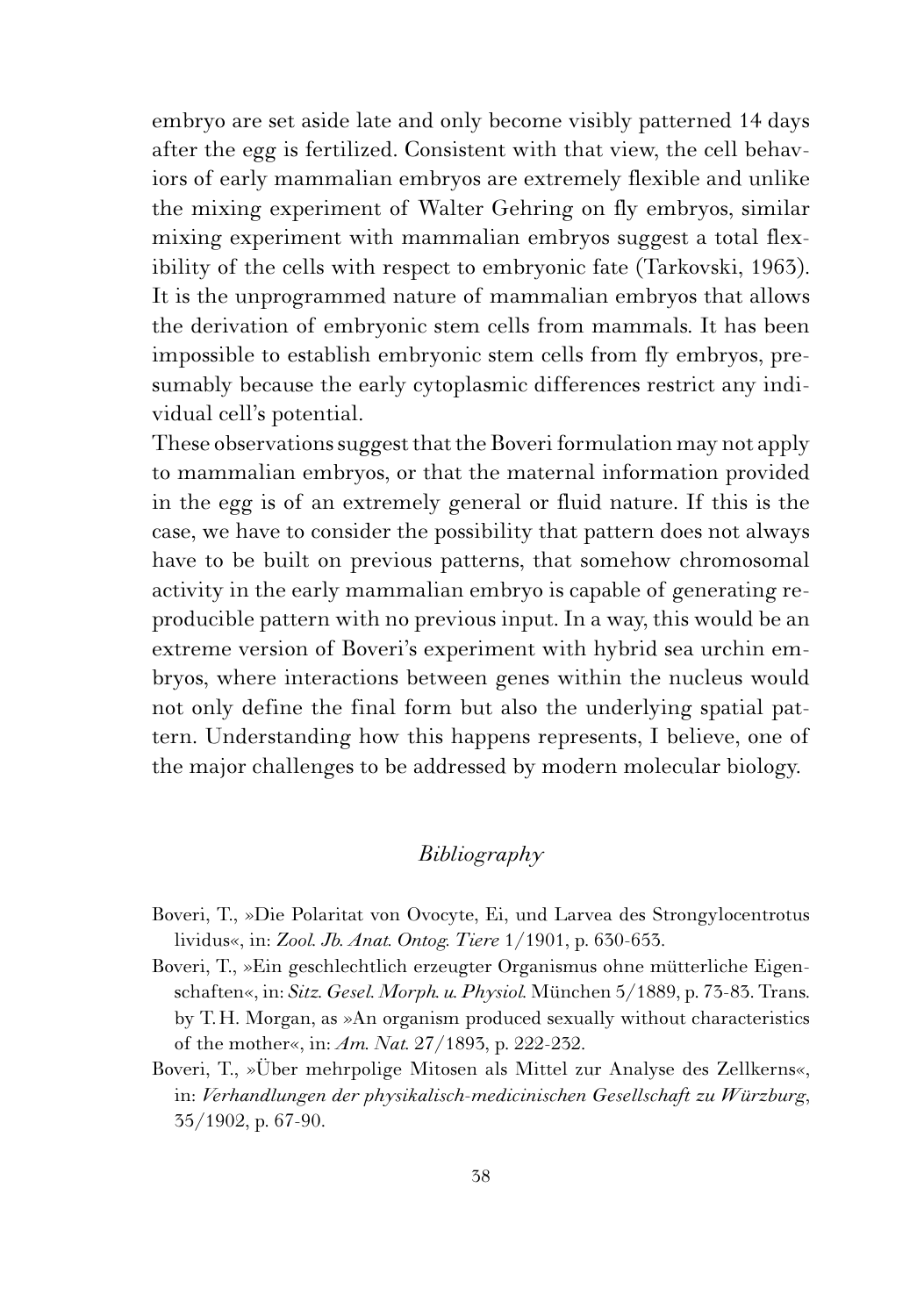

Figure 5: Boveri's use of polyspermy to demonstrate the unique developmental potential of Individual Chromosomes. a) In normal development, sea urchin eggs are fertilized by a single sperm and the resultant embryo contains a maternal and a paternal copy of each chromosome. When the cell divides, chromosomes align on a single spindle and after cell division, each daughter cells receives a single copy of each chromosome. b) When sea urchin eggs are fertilized by two sperm, the first division divides the embryo immediately into four cells rather than two. The three sets of chromosomes are distributed between those four cells, resulting in some cells that are missing specific chromosomes. c) The regions of the embryo formed by such cells will become abnormal when the embryo reaches a stage when the genes on that chromosome become essential for development. The resultant embryos are »mosaic« mixtures of normal and abnormal cells. Figure modified from the original drawings in Boveri's 1907 description of the experiments.

who was at the University of Tübingen submitted a manuscript to *Berichte der deutschen botanischen Gesellschaft* in which he described the results of Mendel's genetic experiments, which had been sub-